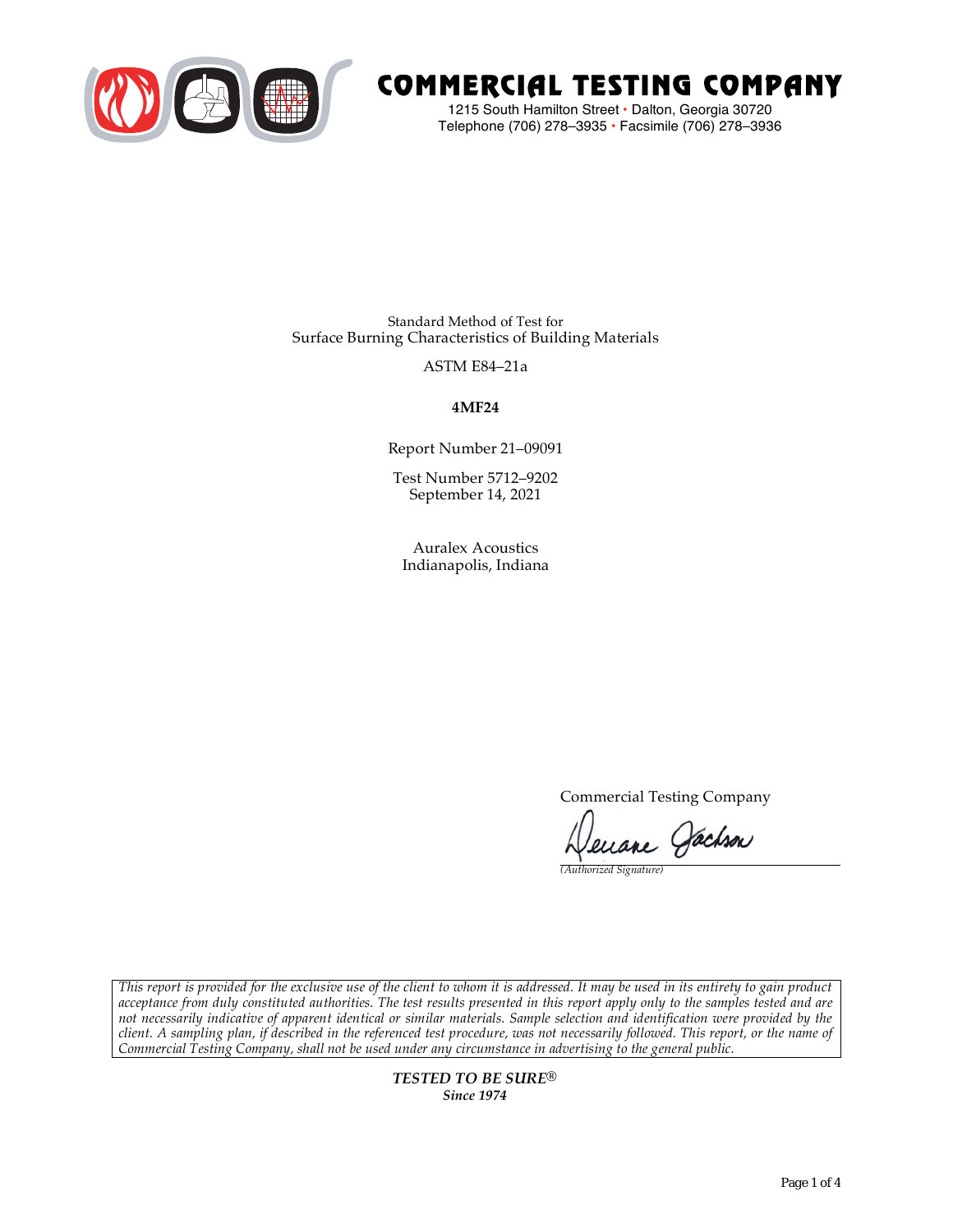#### **INTRODUCTION**

This report is a presentation of results of a surface flammability test on a material submitted by Auralex Acoustics, Indianapolis, Indiana.

The test was conducted in accordance with the ASTM International fire-test-response standard E84–21a, *Surface Burning Characteristics of Building Materials*, sometimes referred to as the Steiner tunnel test. ASTM E84 is an American National Standard (ANSI) and has been approved for use by agencies of the Department of Defense. The ASTM E84 test method is the technical equivalent of UL No. 723. The test is applicable to exposed interior surfaces such as walls and ceilings. The test is conducted with the specimen in the ceiling position with the surface to be evaluated face down toward the ignition source. Thus, specimens shall either be self-supporting by its own structural quality, held in place by added supports along the test surface, or secured from the back side.

This standard is used to measure and describe the response of materials, products, or assemblies to heat and flame under controlled conditions, but does not by itself incorporate all factors required for firehazard or fire-risk assessment of the materials, products, or assemblies under actual fire conditions.

#### **PURPOSE**

The purpose of the test is to provide only the comparative measurements of surface flame spread and smoke development of materials with that of select grade red oak and fiber–reinforced cement board, Grade II, under specific fire exposure conditions with the smoke area of heptane used to establish the smoke-developed index. The test exposes a nominal 24-foot long by 20-inch wide test specimen to a controlled air flow and flaming fire adjusted to spread the flame along the entire length of a red oak specimen in  $5\frac{1}{2}$  minutes. During the 10-minute test duration, flame spread over the specimen surface are measured and recorded. Test results are calculated relative to red oak, which has an arbitrary rating of 100, and fiber–reinforced cement board, Grade II, which has a rating of 0. The 100 smoke-developed index is calculated using the smoke area of heptane.

The test results are expressed as Flame Spread Index and Smoke-Developed Index. The Flame Spread Index is defined in ASTM E176 as "a number or classification indicating a comparative measure derived from observations made during the progress of the boundary of a zone of flame under defined test conditions." The Smoke-Developed Index, a term specific to ASTM E84, is defined as "a number or classification indicating a comparative measure derived from smoke obscuration data collected during the test for surface burning characteristics." There is not necessarily a relationship between the two measurements.

The method does not provide for measurement of heat transmission through the surface tested, the effect of aggravated flame spread behavior of an assembly resulting from the proximity of combustible walls and ceilings, or classifying a material as noncombustible solely by means of a Flame Spread Index.

The zero reference and other parameters critical to furnace operation are verified on the day of the test by conducting a 10–minute test using 1/4–inch fiber–reinforced cement board, Grade II. Periodic tests using NOFMA certified 23/32–inch select grade red oak flooring provide data for the 100 flame spread reference with heptane providing data for calculating the 100 smoke-developed index. These procedures are more fully described in Section 7of the E84 Standard.

#### **TEST SAMPLE**

The test sample, selected by the client, was identified as **4MF24**, a mineral fiber board with a thickness of 4–inches. Six pieces, each measuring two feet wide by four feet in length, were received. They were physically self-supporting and required no additional sample preparation. The panels were transferred to storage racks and conditioned to equilibrium in an atmosphere with the temperature maintained at 71  $\pm$  $2^{\circ}F$  and the relative humidity at 50  $\pm$  5 percent. For testing, the panels were placed end-to-end on the ledges of the tunnel furnace to make up the necessary 24-foot test sample and the test conducted with no auxiliary support mechanism.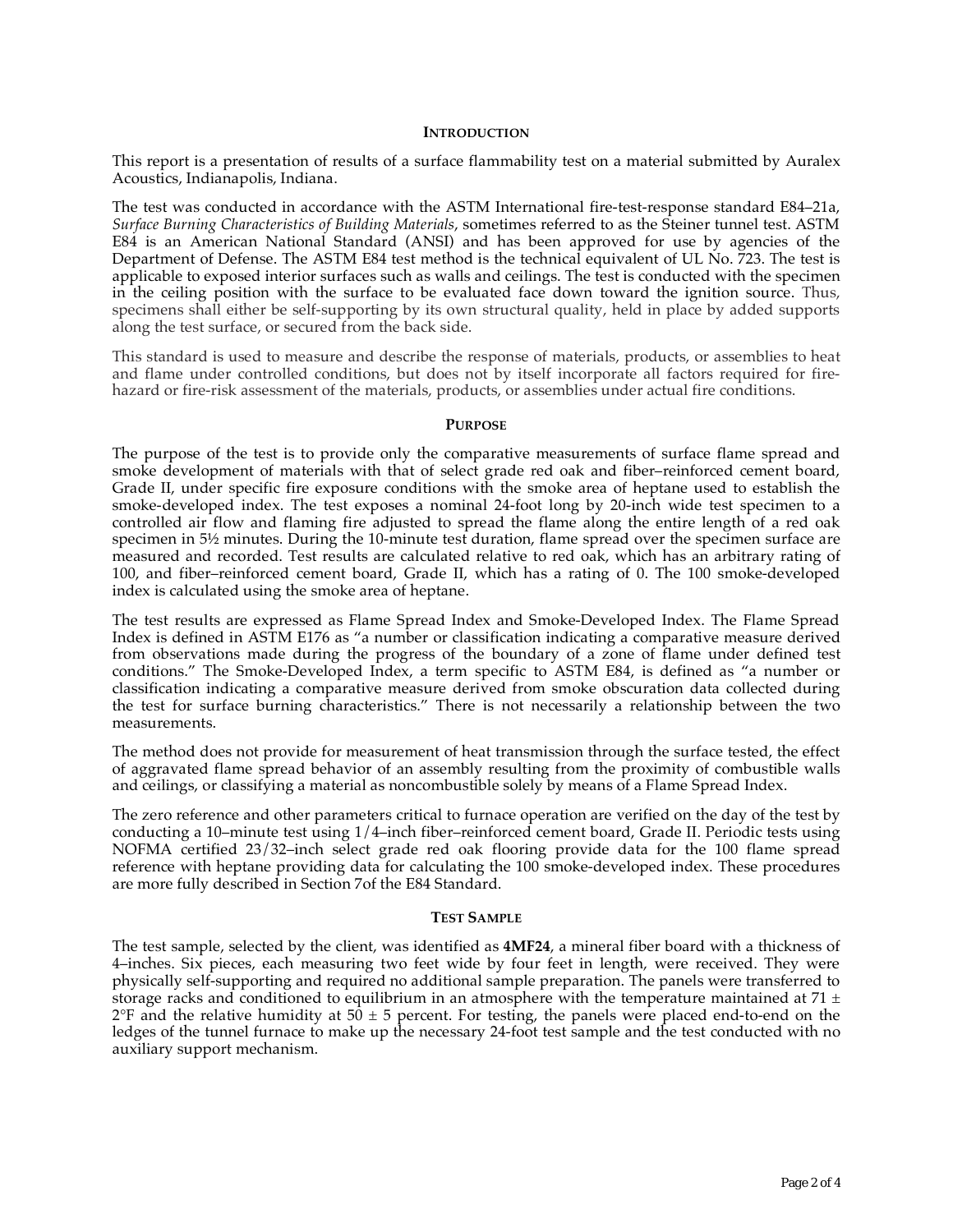### **TEST RESULTS**

The test results, calculated on the basis of observed flame propagation and the integrated area under the recorded smoke density curve, are presented below. The Flame Spread Index obtained in E84 is rounded to the nearest number divisible by five. Smoke-Developed Indices are rounded to the nearest number divisible by five unless the Index is greater than 200. In that case, the Smoke-Developed Index is rounded to the nearest 50 points. The rounding procedures are more fully described in Sections 9.1, 9.2, and X3 of the E84 Standard. The flame spread and smoke development data are presented graphically at the end of this report.

| <b>Test Specimen</b>                    | Flame Spread Index | <b>Smoke-Developed Index</b> |
|-----------------------------------------|--------------------|------------------------------|
| Fiber-Reinforced Cement Board, Grade II |                    |                              |
| Red Oak Flooring                        | 100                |                              |
| Heptane, (HPLC) Grade                   |                    | 100                          |
| 4MF24                                   |                    |                              |

#### **OBSERVATIONS**

The specimen did not ignite. Surface flame spread was observed to a maximum distance of 0.00 feet beyond the zero point at 0.00 minutes. The maximum temperature recorded during the test was 650°F. For information purposes, the actual (unrounded) Flame Spread and Smoke-Developed Indices were 0.0 and 2.6 respectively.

### **CLASSIFICATION**

The Flame Spread Index and Smoke-Developed Index values obtained by ASTM E84 tests are frequently used by code officials and regulatory agencies in the acceptance of interior finish materials for various applications. The most widely accepted classification system is described in the National Fire Protection Association publication NFPA 101 *Life Safety Code*, where:

| Class A $0-25$ Flame Spread Index     | $0 - 450$ Smoke-Developed Index |
|---------------------------------------|---------------------------------|
| Class B $26 - 75$ Flame Spread Index  | $0 - 450$ Smoke-Developed Index |
| Class C $76 - 200$ Flame Spread Index | $0 - 450$ Smoke-Developed Index |

Class A, B, and C correspond to Type I, II, and III respectively in other codes. They do not preclude a material being otherwise classified by the authority of jurisdiction.